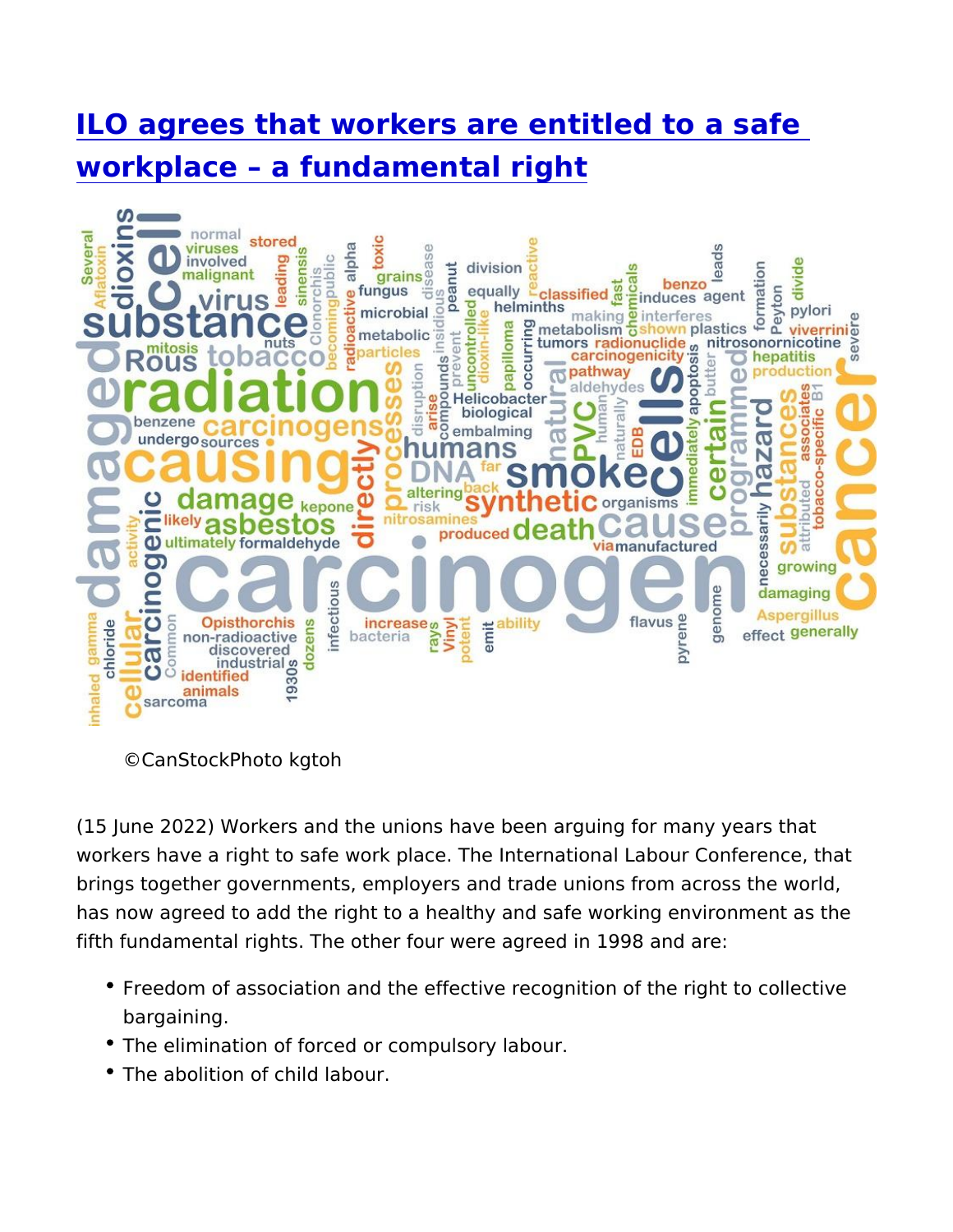\* The elimination of discrimination in respect of employment an

It means that ILO Convention 155 on occupational health and safe 187 on promoting health and safety are fundamental conventions member countries are obliged to uphold.

Estimates are that over 3 million workers a year die because of the millions more suffer injuries and ill health. Workers, unions, EPS union movement have used International Workers Memorial Day 2 the dead and fighting for the living. This is a further step in the make work safe for all. The ITUC said Unions will now campaign number of countries ratifying and implementing all ILO health and conventions, giving workers the right to consultation over risk as eradication of toxic chemicals and toxic work organisation includi well as free protective equipment and training and the right to re work. Unions will also campaign to extend access to occupational beyond the 20% of workers worldwide who currently have it, as we sick pay from day one, more powers for union workplace safety re safety committees.

The pandemic has underlined how important those rights are for a success highlights the union movement s relentless work improved safety like re[c](https://www.epsu.org/article/big-step-forward-health-and-care-workers-europe)temet recognition of COVID19 as an occupational dise

For more information not net rithe ational Labour Conference (ILC)

On the undamental principle and right at work

For more on health and safety and EPSU

- [Log](https://www.epsu.org/user/login?destination=/article/ilo-agrees-workers-are-entitled-safe-workplace-fundamental-right#comment-form) ino post comments
- [Printer-friendly](https://www.epsu.org/entityprint/pdf/node/14198) version

Policies [Health and S](https://www.epsu.org/policies/health-and-safety-0)afety [Union Ri](https://www.epsu.org/policies/union-rights-0)ghts